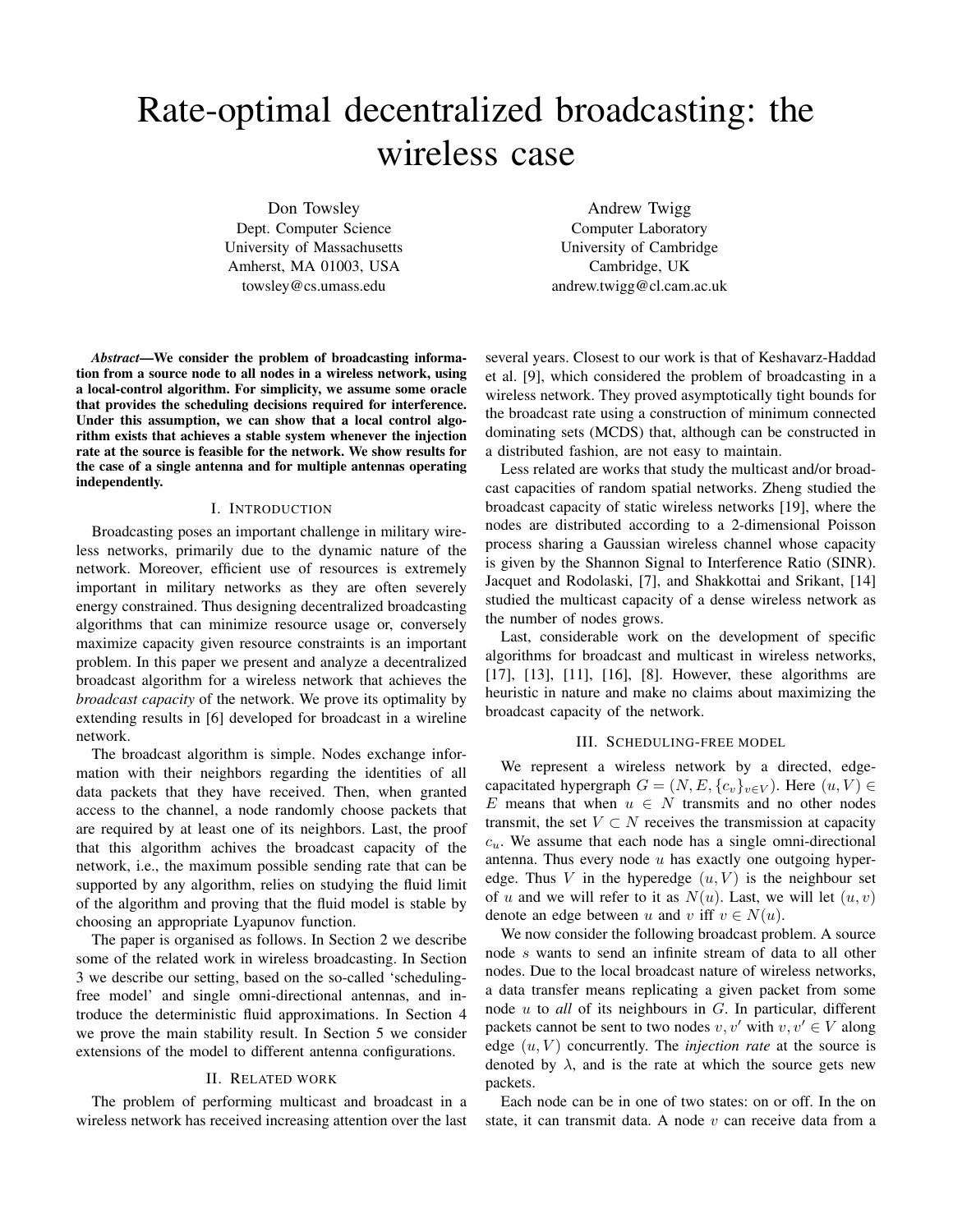neighbour  $u$  iff  $u$  is on and no other neighbour of  $v$  is on. Let  $B(t) = (B_1(t), \ldots, B_n(t))$  be the configuration of the network where  $B_u(t) = 1$  iff node u is on at the t-th time step. Given a configuration, we say that an edge  $(u, v) \in E$ is active iff  $u$  is on and  $v$  can receive data from  $u$ . We call a configuration *interference-free* iff all edges  $(u, v) \in E$  are active whenever  $u$  is on. This notion of interference between nodes complicates the scheduling decisions involved in the model. To simplify things, we first consider the following 'scheduling-free' model: we model  $B(t)$  as a continuous-time Markov chain with the following properties: (1) at every time t, the configuration specified by  $B(t)$  is interference-free and B is ergodic. We assume that such a chain is given by some scheduler that is not under our control. Thus, we must now only contend with the constraint that the same packet must be transmitted over all edges  $(u, v)$  for each u.

Given the transition rates of  $B(t)$ , we shall consider the steady state time  $\pi(u)$  that u is active. Since B is ergodic the quantities  $\pi(u)$  exist. We define the 'effective' capacity  $c'_u = \pi(u)c_u$  of a node operating under this schedule. In what follows, we shall deal with capacities  $c<sub>u</sub>$ , and leave the substitution of  $c_u$  by the effective capacity  $c'_u$  to the reader whenever these quantities exist. We do not claim right now that these capacities are indeed the actual capacities, but it will become clear in the construction of the fluid limits that these are a suitable approximation in the fluid scaling.

Following the development of [6], let  $X<sub>S</sub>$  count the number of packets replicated exactly at nodes of  $S \subseteq V$ . In addition, let  $A = \{G_1 = (W_1, W_1), \ldots, G_m = (W_m, F_m)\}\$ is a set of subgraphs that describe the *active packets*:  $W_i$  is the set of nodes at which the  $i$ -th active packet is currently replicated;  $F_i \subseteq W_i$  is the subset of nodes actively transmitting the *i*-th active packet to its neighbors.

## *A. Description of state space*

We shall assume that at any given time, at most one packet is transferred along a given hyperedge. Thus, the total number of active packets is at most  $|E|$ . We shall further assume that the following constraints are met: for an active packet with description  $(W, F)$ , for each  $u \in F$ , then  $u \in W$ ,  $N(u) \cap W \neq$  $N(u)$  (there is at least one neighbour of u not in W), and there is no other  $v \in W$  such that  $N(u) \cap N(v) \neq \emptyset$ .

We use the notation

$$
X_{+u} = \sum_{S \in \mathcal{S}: u \in S, N(u) \cap \overline{S} \neq \emptyset} X_S
$$

to count the number of packets replicated at  $u$  but not in at least one of its neighbours. In addition, we use the notation

$$
\begin{aligned} X^a_{+u}=&\\ \sum\limits_{(W,F)\in A}1_{u\in W}1_{N(u)\backslash W\neq \emptyset}1_{\cup_{u'\in W\backslash F}N(u')\cap (N(u)\backslash W)\neq \emptyset}\end{aligned}
$$

to denote the number of active packets that could possibly be forwarded by  $u$  to one or more of its neighbors given the above constraints.

We enforce the following activity condition at all times: for any node u in the on state  $(B_u(t) = 1)$ , there is active packet being transferred from u or else  $X_{+u} = 0$  and  $X_{+u}^a = 0$ .

The system evolution is determined by the following transition mechanism.

## *B. Packet transmission algorithm*

The algorithm is modelled by a markov chain having several types of transition.

*a) Primary transitions:* The first type of primary transition is due to a fresh packet arrival at the source. After such a transition, the state variable  $X_{\{s\}}$  is updated to  $X_{\{s\}} + 1$ .

The second type of primary transition is due to completion of transfer of an active packet along some hyperedge. Let this packet be represented by  $(W, F)$ , and let  $u \in F$  be the node completing the transfer to its neighbours. If  $u$  is the only member of  $F$  then the packet is removed from the collection of active packets and the number of idle packets at  $S = W \cup \{v\}$ is increased by 1. If  $F \setminus \{u\}$  is not empty then W is updated to  $W \cup N(u)$ , and F is updated to  $F \setminus \{u\}$ .

It should be remembered that, since we are operating in the scheduling-free scenario, the packet is delivered to all neighbours  $N(u)$  rather than some strict subset. The case where there is interaction between the set of 'on' nodes and the set of nodes that receive a given transmission from  $u$  is an open problem.

We wish to enforce the following activity condition on nodes which are on: for every node  $u$ , it is either transmitting a packet to its neighbors or in an off state.

*b) Secondary transitions:* These occur subsequently to primary transitions, to ensure that the activity condition is met. If, after a primary transition, there is a node  $u$  for which the activity condition is not met, this means that  $u$  is on and has  $X_{+u} + X_{+u}^{a} > 0$  packets, one of which can be transferred from  $u$  to one or more of its neighbors. In this case, one of these packets will be selected uniformly at random, and start being transmitted to its neighbors.

More precisely, for each  $S \in \mathcal{S}$  such that  $u \in S$ ,  $N(u) \cap \overline{S} \neq \overline{S}$ ∅, with probability

$$
\frac{X_S}{X_{+u} + X_{+u}^a},
$$

the following state updates are made:

$$
X_S \leftarrow X_S - 1,
$$
  

$$
A \leftarrow A \cup (S, (u, N(u))).
$$

For each active packet  $(W, F)$  such that  $u \in W$ , with probability  $1/(X_{+u} + X_{+u}^a)$ , the active set A is updated as follows:

$$
A \leftarrow A \setminus (W, F) \cup (W, F \cup (u, N(u))).
$$

Note that all these transition probabilities sum to 1, as required.

This secondary transition mechanism corresponds to what we shall call the "random useful" packet forwarding strategy: when a new useful packet transfer along from  $u$  can start, the packet that is actually transferred is selected uniformly at random from the total collection of packets present at  $u$  and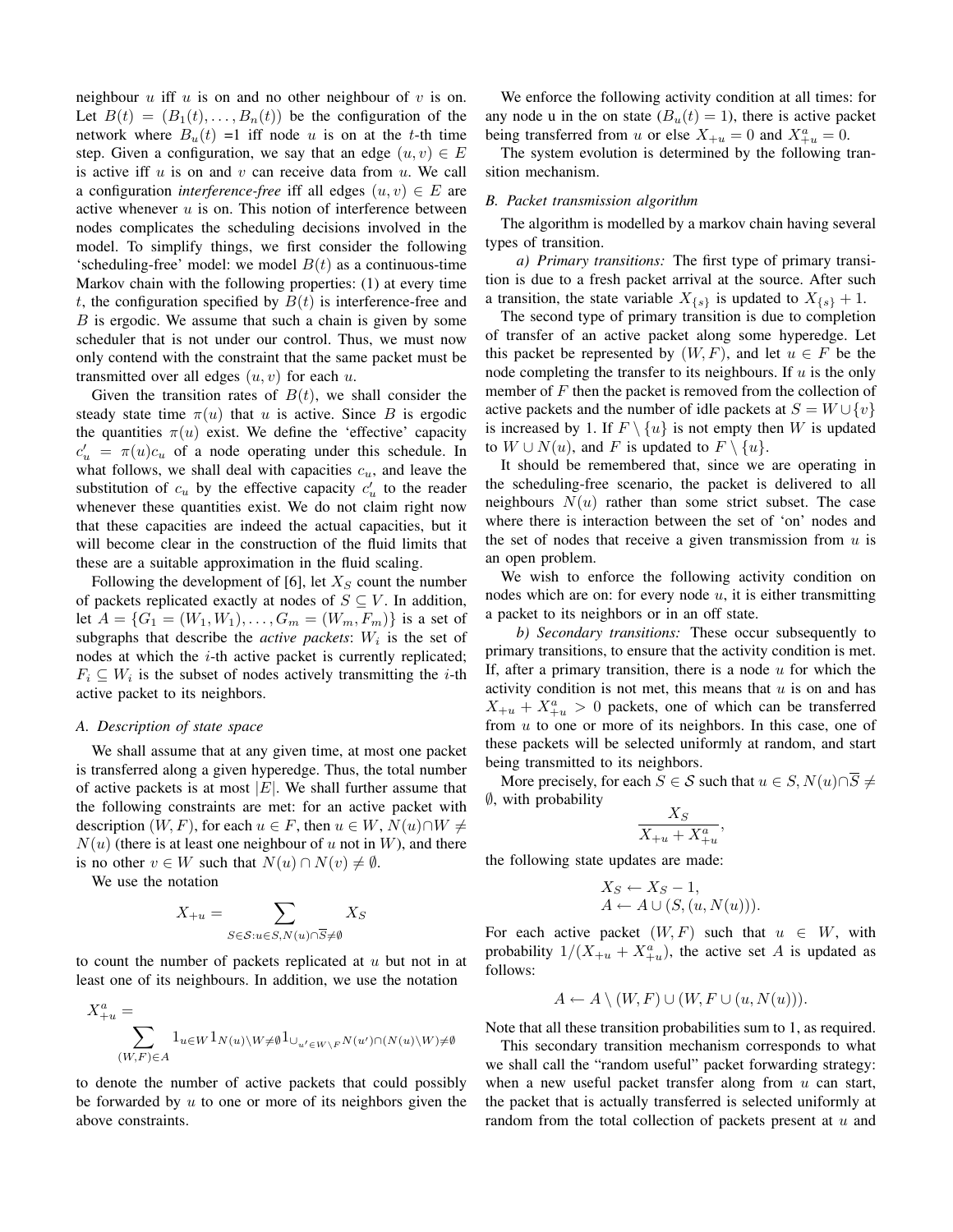not at some neighbour  $v \in N(u)$ , and not currently transferred towards any neighbour.

*c) Scheduling transitions.:* These occur whenever a node transits either from an on state to an off state, or an off state to an on state.

Consider the first case. Suppose that  $B_u$  changes from 1 to 0. We shall assume that the transmission is interrupted, and must be resent when the node is active again. Therefore, if there exists a  $(W, F) \in A$  such that  $u \in F$ , then this transmission is stopped and we update

$$
(W, F) \to (W, F \setminus \{u\})
$$

(and if  $F$  is now empty, this packet is removed from the active set and we update the count of idle packets at W by  $X_W \rightarrow$  $X_W + 1$ ). On the other hand, if  $B_u$  changes from zero to one, i.e.,  $u$  is allowed to transmit, then it executes the action as it would for a secondary transition.

We shall consider the Markovian case of transmission times: the interpacket arrival times at the source are exponentially distributed with mean  $\lambda^{-1}$ , and packet transfer times for  $(u, V)$ are exponential with mean  $c<sub>u</sub><sup>-1</sup>$ . The memoryless property of the Poisson distribution will be important when considering the transmission interruptions arising from the scheduling transitions.

## IV. SCHEDULING-FREE CASE: MAIN RESULT

In this section, we shall prove our main result. Theorem 1 says that, under a restriction on the injection rate of packets at the source, the Markov process of the previous section describes a stable system. Theorem 2 says that, under the scheduling-free assumption, this restriction is necessary, hence our result is optimal.

Our main result is the following:

*Theorem 1:* The Markov process  $((X_S)_{S \in S}, A)$  corresponding to random useful packet forwarding in the scheduling-free case with a single omni-directional antenna is ergodic under the condition

$$
\lambda < \min_{S \in \mathcal{S}} \sum_{u \in S, N(u) \cap \overline{S} \neq \emptyset} c_u. \tag{1}
$$

The theorem implies that the 'backlogs' at any node converge in probability, and so we say that the system is stable under the above restriction on  $\lambda$ . We will now show that this restriction is necessary, i.e. that the system is stable whenever the injection rate is strictly feasible, i.e. it is possible to broadcast at a rate of  $\lambda + \epsilon$  for any  $\epsilon > 0$ . Thus, using our scheme we can broadcast at a rate arbitrarily close to the network capacity (remembering of course that we are operating in the scheduling-free scenario).

In the wired case we have independent edge transmissions, and the maximum broadcast rate is characterized in terms of packings of spanning arborescences. Edmonds [3] has shown that the maximum size of such a packing equals the *minmincut*, denoted by

$$
\mu = \min_{S \in \mathcal{S}} \sum_{u \in S, v \notin S} c_{uv}.
$$

In our model, each node has to transmit the same packet over all its outgoing links. This corresponds to a packing of spanning arborescences where for every arborescence  $T$  in the packing, every internal node  $u$  of  $T$  has degree in  $T$  equal to its degree in G, i.e.  $deg_T(u) = deg_G(u)$ . We call such an arborescence a *restricted* arborescence.

In light of this interpretation, Theorem 1 says that there exists a packing of restricted arborescences of size  $\min_{S \in \mathcal{S}} \sum_{u \in S, N(u) \cap \overline{S} \neq \emptyset} c_u$ , i.e.  $\lambda$  is at least this value. To see this, take  $\lambda$  arbitrarily close to  $\min_{S \in \mathcal{S}} \sum_{u \in S, N(u) \cap \overline{S} \neq \emptyset} c_u$ and note that each packet travels on exactly one restricted arborescence and consider the packing induced by the stationary distribution of arborescences chosen by the broadcasting scheme. The following argument shows that this bound is tight.

*Theorem 2:* For every edge-disjoint packing of restricted arborescences with value  $\lambda$ , we have

$$
\lambda \le \min_{S \subset V} \sum_{u \in S, N(u) \cap \overline{S} \neq \emptyset} c_u.
$$

 $\sum_{u \in S, N(u) \cap \overline{S} \neq \emptyset} c_u$  for some set S. Then there necessarily *Proof:* For a contradiction, assume that  $\lambda$  > exists some (possibly parallel) edges in some tree that do not exist in  $G$ , since each vertex  $u$  can contribute at most value  $c<sub>u</sub>$  to the value of the packing. This is because either all its child edges are in a given tree, or none of them are.)

Together, this shows that any broadcasting scheme having the fluid limit defined in the next section is stable under injection rate  $\lambda$ , whenever rate  $\lambda + \epsilon$  is feasible for  $\epsilon > 0$ , i.e. there exists a packing of restricted trees of value  $(\lambda + \epsilon)$ . A packing of restricted trees of value  $x$  corresponds to a distribution scheme having rate  $x$  under the "local broadcast" model.

It is interesting to ask how large can the gap be between the rates under local broadcast (say  $\lambda$ ) and independent edge transmissions (say  $\mu$ )? It is easy to see that  $\mu/\lambda \leq \max_v \deg_G(v)$ , and this is tight in the worst-case: consider a source connected to *n* nodes, which form a clique  $K_n$  where all capacities are unit. We can achieve a packing of  $n$  unrestricted trees, but any packing of restricted trees must have value at most 1 (for otherwise, a cycle in some tree would result). Note that this graph is a unit-disk graph, so trying to restrict oneself to such more realistic wireless topologies doesn't strengthen the result in the worst case.

# *A. Fluid limits*

*Definition 1:* The real-valued non-negative functions  $t \rightarrow$  $y_S(t)$ ,  $S \in \mathcal{S}$ , are called fluid trajectories of the above Markov process if they satisfy the following conditions.

For all  $S \in \mathcal{S}$ , all  $u \in S$ , all  $V \subseteq \overline{S} \cap N(u)$ , there exist non-negative functions  $t \to \phi_{S,(u,V)}(t)$  such that

$$
y_{\{s\}}(t) = y_s(0) + \lambda t - \sum_{V \subseteq N(u)} \phi_{\{s\}, (s, V)}(t)
$$
  

$$
y_S(t) = y_S(0) + \sum_{u \in S} \sum_{V \subseteq N(u) \cap S} \phi_{S \setminus V, (u, V)}(t) \quad (2)
$$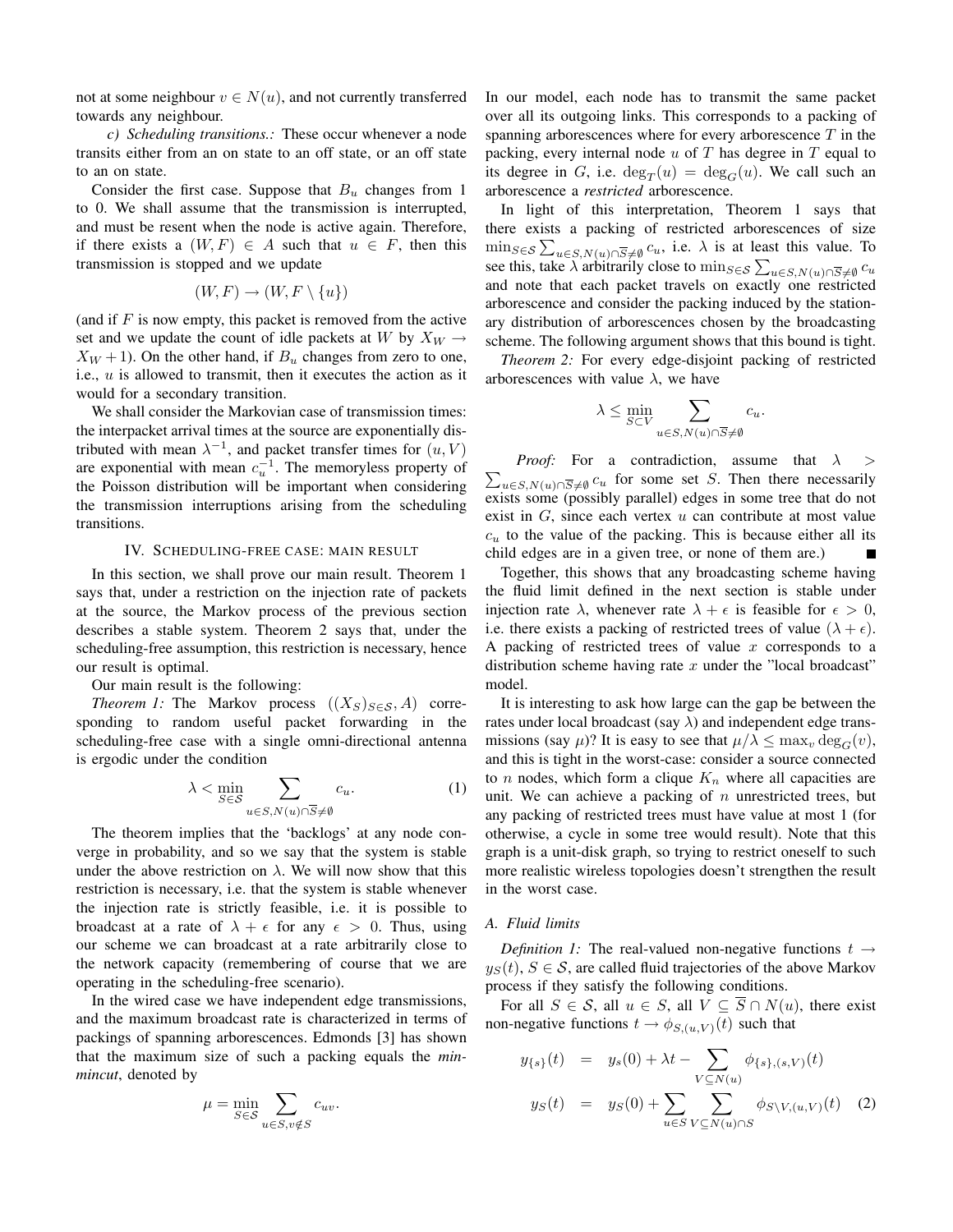$$
-\sum_{u \in S} \sum_{V \subseteq N(u)} \phi_{S,(u,V)}(t),
$$
  
 
$$
S \neq \{s\}
$$
 (3)

and that are non-decreasing  $c<sub>u</sub>$ -Lipschitz continuous, differentiable almost-everywhere.

For  $y_S$ , the additive terms count the total amount of fluid flowing into S due to transmissions from  $u \in S$  along some hyperedges containing neighbours not currently in S.

Since each node has a single omni-directional antenna, we can write the following expression:

$$
y_{+u}(t) > 0 \Rightarrow \frac{d}{dt} \phi_{S,(u,N(u)\cap\overline{S})}(t) = c_u \frac{y_S(t)}{y_{+u}(t)},\qquad(4)
$$

where we have used the notation

$$
y_{+u}(t) := \sum_{S: u \in S, N(u) \cap \overline{S} \neq \emptyset} y_S.
$$
 (5)

Also, define

$$
\frac{d}{dt}\phi_{S,(u,V)} = 0 \quad \text{for} \quad V \neq N(u) \cap \overline{S}.
$$
 (6)

Together, these conditions enforce that fluid can flow only from  $u \in S$  to all of its neighbours not in S, rather than some selective subset of neighbours (as in the independent edge transmission case).

We now argue that the fluid limits above do indeed describe the Markov process after some suitable rescaling. The proof is along the same lines as given in [6], except that we must consider the completion of packet transfers along hyperedges, which are treated just as simple edges, and we must consider the effect of the scheduling transmissions. A full proof will be given in the full version of the paper.

**Proof outline.** As in [6], given a sequence  $(z_N)_N$  of positive reals and initial conditions  $(X^N(0), A^N(0))_N$  such that the limit  $\lim_{N\to\infty} \frac{1}{z_N} X^N(0) = x(0)$  exists, let us define the rescaled Markov process

$$
Y_S^N(t)z_N X_S^N(z_N t)
$$

for all  $S \in \mathcal{S}$ . We wish to show that for all  $T > 0$ , the process  $Y^N$  restricted to the interval  $[0, T]$  converges in probability to the fluid trajectories defined above.

To this end, consider the total number of packets present in S, given by  $\tilde{X}_S = X_S + \sum_{(W,F) \in A} \mathbf{1}_{W=A}$  and similarly define the rescaled quantity

$$
\tilde Y_S^N(t)z_N\tilde X_S^N(z_Nt)=Y_S^N(t)+11z_N\sum_{W\in A^N}{\bf 1}_{W=S}.
$$

We now consider the process counting the number of packets sent over a given hyperedge  $(u, N(u))$ . This is an interrupted Poisson process (IPP), a special case of the 2-state Markov-modulated Poisson process where one of the states has zero intensity. Assume a unit-rate Poisson process  $P_u$ modulated by a stationary continuous time Markov process  $B(t)$  with jump times for each node u independent and exponentially-distributed intervals of mean 'on' length  $\frac{1}{\pi_u}$  and 'off' length  $1 - \frac{1}{\pi_u}$  where  $\pi_u$  is the stationary probability of u in  $B(t)$ . Katsinis et al. [5] show that this modulated process has mean intensity  $\pi_u$  and Alwakeel [1] shows that in the limit it behaves as a scaled Poisson process with intensity  $\pi_u$ (intuitively, the memoryless property guarantees that on a jump from on to off, the expected time until the next arrival of  $P_u$  is the same when  $P_u$  is restarted following the next jump off to on). Roughly, since packet transmissions are interrupted and must be restarted (rather than continuing on the next jump), and since a transmission begins immediately after the on to off jump, the count of the number of arrivals of the process  $P_u$  in the on period will, in expectation, count the number of completed transmissions during this interval.

Following [6] and scaling  $P_u$  in time we can write

$$
\Phi_{S,(u,N(u))}^N(t) = P_u \left( \pi_u c_u \int_t^t \sum_{(W,F) \in A^N(s) \mathbf{1}_{W=S} \mathbf{1}_{\{u \in F\}}} ds \right)
$$

to approximate the total number of completions of transfers of packets previously replicated at S, along hyperedge  $(u, N(u))$ . The remainder follows [6], noting that we approximate the IPP by a rescaled Poisson process and thus the probability of a large deviation  $(1 + \delta)$  remains exponentially small in  $\delta$ .

The functions  $\phi_{S,(u,N(u))}$  are handled in a similar way: it is not difficult to see that they are  $c<sub>u</sub>$ -Lipschitz, and indeed the probability that a packet selected for transmission along  $(u, N(u))$  is an idle packet replicated at S is, in the limit,  $y_S(t)/y_{+u}(t) + O(h)$ . This ensures the claimed derivatives of the functions. It remains to understand how the scheduling transitions affect things. Since packet transfer times are exponential and memoryless, and the schedule  $S(t)$  is ergodic, we have that the 'on' periods for  $u$  are exponential with mean  $1/\pi(u)$ .

## *B. Fluid dynamics: stability*

We now establish stability of the fluid trajectories under the condition on the injection rate mentioned earlier. Define the linear Lyapunov function

$$
L(y(t)) = \sup_{S \subset V} \beta_{|S|} y_{\subseteq S}.
$$

We want to show that there exist positive constants  $\beta_1, \ldots, \beta_{n-1}$  so that L is continuous and strictly decreasing. As in [6], the ergodicity of the process will follow by applying a version of Foster's theorem, which we shall omit here for clarity (the reader can refer to the proof in [6] for technical details).

We would like to have, for  $S^*$  achieving the supremum, the following property, for any fixed  $\alpha > 0$ : for  $u \in S^*$ ,  $N(u) \cap$  $\overline{S^*} \neq \emptyset$ , then for all  $S' \nsubseteq S^*$  with  $u \in S', N(u) \cap \overline{S}' \neq \emptyset$ , we have  $y_{S'} \leq \alpha y_{+u}$ . Then we would have the following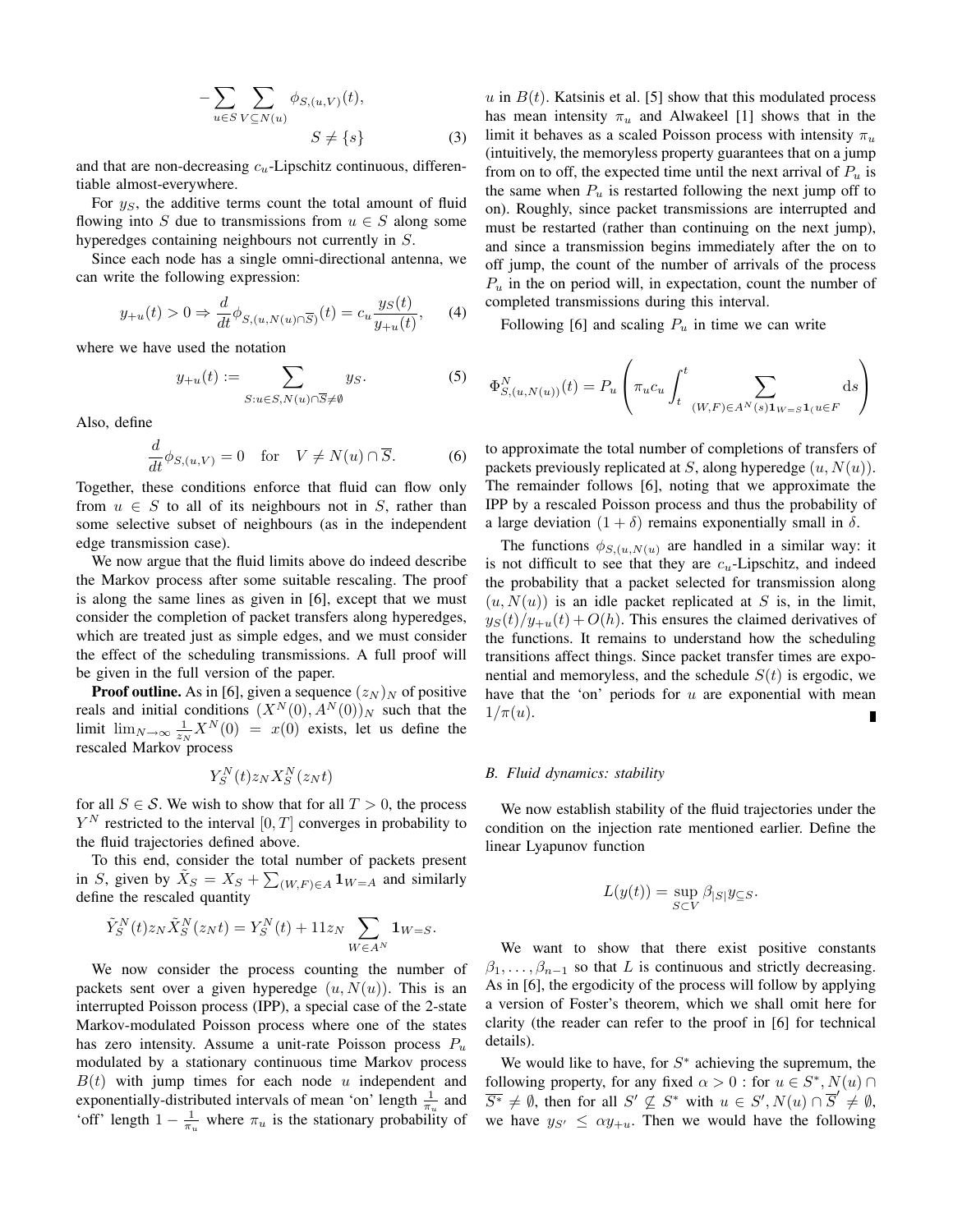evaluation:

$$
\frac{d}{dt} y_{\subseteq S^*}
$$
\n
$$
= \sum_{S \subseteq S^*} \frac{d}{dt} y_S
$$
\n
$$
= \lambda - \sum_{u \in S^*, N(u) \cap \overline{S^*} \neq \emptyset} \sum_{S' \subseteq S^*, u \in S'} \sum_{V \subseteq N(u) \cap \overline{S^*}} \frac{d}{dt} \phi_{S',(u,V)}
$$

Using (3-5), this is equal to

$$
\lambda - \sum_{u \in S^*, N(u) \cap \overline{S^*} \neq \emptyset} \sum_{S' \subseteq S^*, u \in S'} \frac{d}{dt} \phi_{S', (u, N(u) \cap \overline{S^*})}
$$
\n
$$
= \lambda - \sum_{u \in S^*, N(u) \cap \overline{S^*} \neq \emptyset} c_u \left( 1 - \sum_{\substack{S' \subseteq S^*, u \in S' \\ N(u) \cap \overline{S'} \neq \emptyset}} y'_S / y_{+u} \right)
$$
\n
$$
\leq \lambda - \sum_{u \in S^*, N(u) \cap \overline{S^*} \neq \emptyset} c_u + n2^n \alpha \max_u c_u
$$

where we used the following equality, for any vertex  $u$  and set of vertices S with  $N(u) \cap \overline{S} \neq \emptyset$ :

$$
\sum_{\substack{S' \subseteq S, u \in S' \\ N(u) \cap \overline{S} \neq \emptyset}} y_{S'}/y_{+u} + \sum_{\substack{S' \not\subseteq S, u \in S' \\ N(u) \cap \overline{S'} \neq \emptyset}} y_{S'}/y_{+u} = 1.
$$

*Proposition 1:* For any fixed  $\alpha > 0$ , there exists constants  $\beta_1, \ldots, \beta_{n-1}$  such that  $S^* = \arg \sup_{S \subset V} \beta_{|S|} y_{\subseteq S}$  satisfies the property described above.

**Proof.** We want to show that for all  $S \subset V, u \in S, N(u) \cap \overline{S} \neq \overline{S}$  $\emptyset$ ,

$$
y_{+u} < \epsilon_{|S|} y_{\subseteq S} \Rightarrow \beta_{|S|-1} y_{\subseteq (S-u)} > \beta_{|S|} y_{\subseteq S}.
$$

So assume  $\exists S \subset V$  with  $u \in S$ ,  $N(u) \cap \overline{S} \neq \emptyset$  with  $y_{+u}$  $\epsilon_{|S|}y_{\subseteq S}$ . Then write

$$
y_{\subseteq S} \leq y_{\subseteq (S-u)} + \sum_{S': u \in S', S' \subseteq S, N(u) \cap \overline{S'} \neq \emptyset} y_{S'} \leq y_{\subseteq (S-u)} + y_{+u} < y_{\subseteq (S-u)} + \epsilon_{|S|} y_{\subseteq S}.
$$

Hence  $y_{\subseteq S}(1-\epsilon_{|S|}) < y_{\subseteq (S-u)}$  and the claim will be satisfied if  $(1 - \epsilon_i)\beta_{i-1} \geq \beta_i$  for  $i = 2, \ldots, n - 1$ .

Now assume we have an  $S \subset V$  with  $u \in S$ ,  $N(u) \cap \overline{S} \neq \emptyset$ and  $\epsilon_{|S|}y_{\subseteq}| \leq y_{+u}$ . We want to show that if  $\exists S' \nsubseteq S$  with  $u \in$  $S', N(u) \cap \overline{S'} \neq \emptyset$  and  $y_{S'} > \alpha y_{+u}$ , then  $\beta_{|S \cup S'|} y_{\subseteq (S \cup S')}$  $\beta_{|S|}y_{\subseteq S}$ . To show this, write

$$
\beta_{|S\cup S'|} y_{\subseteq (S\cup S')} \geq \beta_{|S\cup S'|} (y_{S'} + y_{\subseteq S})
$$
  
> 
$$
y_{\subseteq S} (\alpha \epsilon_{|S|} + 1).
$$

The claim will be satisfied if  $\beta_{|S\cup S'|}(1+\alpha\epsilon_{|S|}) \geq \beta_{|S|}$ , which is satisfied by  $\beta_{n-1}(1 + \alpha \epsilon_i) \geq \beta_i$  for  $i = 1 \dots n - 2$ .

Hence we need to find  $\beta_i$ 's that satisfy these two inequalities, and these are exactly the same inequalities considered in Massoulié et al. [6]. Using their choice of  $\epsilon_i$  and  $\beta_i$  will establish the proposition.

## V. DIFFERENT ANTENNA MODELS

Our results can extend to other antenna models. In particular, we have the following

## *A. Multiple omnidirectional antennas*

Assume that each node  $u$  has  $k$  antennas, each with capacity  $c<sub>u</sub>$ . It is not difficult to see that this is equivalent to the single antenna case with capacities scaled by a factor of k.

## *B. Fixed directional antennas*

In this case, we allow transmission to selected subsets of neighbours. For example, in a planar embedding of the network (say), we would have some  $\theta$  and draw a cone of width  $\theta$  and fixed radius, that defines the set of neighbours reachable by a given antenna pointing in the central direction of the cone. Since we do not consider graphs necessarily embeddable into surfaces of bounded genus, we shall simply specify for each node u a collection of hyperedges  $E(u) = (u, \{V_i\})$  that u may selectively transmit to. If it has  $k$  independent antennas, it may select at most  $k$  of these edges (they may overlap).

We shall assume (for technical reasons explained below) that antennas are fixed wrt a particular hyperedge. In reality, this means that transmission is fixed between  $u$  and a collection of different neighbours (so the antenna may physically move but transmission is always to the same set of receivers). Hence we have a collection of  $k$  possibly overlapping hyperedges  $(u, V_1(u)), \ldots, (u, V_k(u))$ . When u is clear from the context, we shall simply write  $V_i$  instead of  $V_i(u)$ . We shall allow different antennas to have different capacities (for example, because of radius of transmission, different noise and signal characteristics, etc.). This is specified by assigning the hyperedge capacities  $c_{u, V_i}$ . Furthermore, we assume that all antennas at  $u$  can operate independently.

For a node u and  $V \subseteq N(u)$  define

$$
y_{+u-V} = \sum_{S:u \in S, V \cap \overline{S} \neq \emptyset} y_S
$$

and for antenna i,

$$
y_{+u-V_i}(t) > 0 \Rightarrow \frac{d}{dt} \phi_{S,(u,V_i \cap \overline{S})}(t) = c_{u,V_i} \frac{y_S}{y_{+u-V_i}}.
$$

Also define

$$
\frac{d}{dt}\phi_{S,(u,V)}(t) = 0 \quad \text{for} \quad V \notin \{V_1,\ldots,V_k\}.
$$

To characterize the maximum rate in terms of arborescence packings, consider the collection of restricted arborescences where in each tree  $T$ , each node  $u$  is either a leaf or appears with child set the union of some  $V_i(u)$ 's. As usual, we require that every pair of nodes  $(u, v)$  appears in the graph with cardinality at most  $k | \{i : v \in V_i(u)\}|$ .

We consider the following natural extension of the random forwarding scheme: each antenna  $(u, V_i)$  transmits at maximum capacity a packet chosen at random from the set of packets at  $u$  but not at some node in  $V_i$ . The notion of "scheduling-free" remains the same as before. We can prove the following result (the proof will appear in a full version).